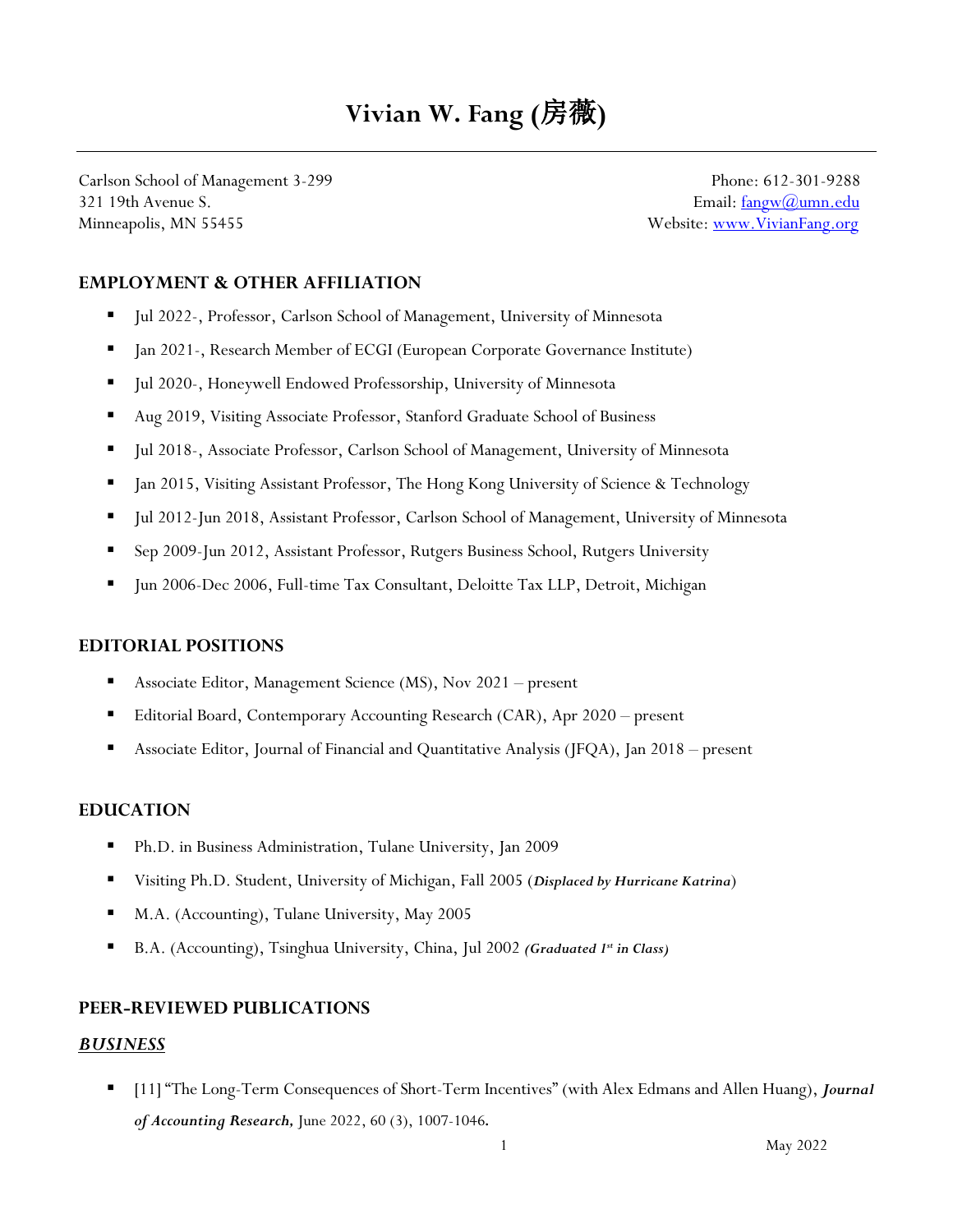- o *Co-Winner of the 2017 ICPM Research Award*
- o *Co-Winner of the 2017 IRRC Institute Research Award*
- [10] "Consistency As a Means to Comparability: Theory and Evidence" (with Michael Iselin and Gaoqing Zhang), *Management Science, Forthcoming.*
- [9] "Negative Peer Disclosure" (with Sean Cao and Gillian Lei), *Journal of Financial Economics,* June 2021, 140 (3), 815-837*.*
- [8] "Imperfect Accounting and Reporting Bias" (with Allen Huang and Wenyu Wang), *Journal of Accounting Research,* September 2017, 55 (4), 919-962*.*
	- o *Among the "Top 20 Most Read Papers Published in the Journal of Accounting Research, 2017-2018"*
- [7] "Equity Vesting and Investment" (with Alex Edmans and Katharina Lewellen), *Review of Financial Studies,* July 2017, 30 (7), 2229-2271 (**Lead Article, Editor's Choice**).
	- o *Among the "Highly Cited Articles Published in the Review of Financial Studies in 2017"*
	- o *Co-Winner of the 2017 IRRC Institute Research Award*
	- o *Winner of the Wharton School-WRDS Award for the Best Empirical Finance paper at the 2015 WFA Meeting*
- [6] "Short Selling and Earnings Management: A Controlled Experiment" (with Allen Huang and Jonathan Karpoff), *Journal of Finance,* June 2016, 71 (3), 1251-1294.
- [5] "Foreign Institutional Ownership and the Global Convergence of Financial Reporting Practices" (with Mark Maffett and Bohui Zhang), *Journal of Accounting Research,* June 2015, 53 (3), 593-631.
- [4] "Does Stock Liquidity Enhance or Impede Firm Innovation?" (with Xuan Tian and Sheri Tice), *Journal of Finance,* October 2014, 69 (5), 2085-2125.
	- o *Semifinalist for the Best Paper Award in Corporate Finance at the 2011 FMA Meeting*
- [3] "Inside Debt and the Design of Corporate Debt Contracts" (with Divya Anantharaman and Guojin Gong), *Management Science,* May 2014, 60 (5), 1260-1280.
	- o *Winner of the Best Paper Award at the 2011 AAA Mid-Atlantic Region's Meeting*
- [2] "The Effect of Liquidity on Governance" (with Alex Edmans and Emanuel Zur), *Review of Financial Studies,*  June 2013, 26 (6), 1443-1482.
- [1] "Stock Market Liquidity and Firm Value" (with Thomas Noe and Sheri Tice), *Journal of Financial Economics*, October 2009, 94 (1), 150-169.

#### *NONBUSINESS*

▪ "Insurance Coverage Predicts Patient Outcomes in Patients Transferred between Hospitals" (with Michael Usher, Christine Fanning, Madeline Carol, Amay Parikh, Anne Joseph, and Dana Herrigel), *Journal of General Internal Medicine*, December 2018, 33 (12), 2078-2084.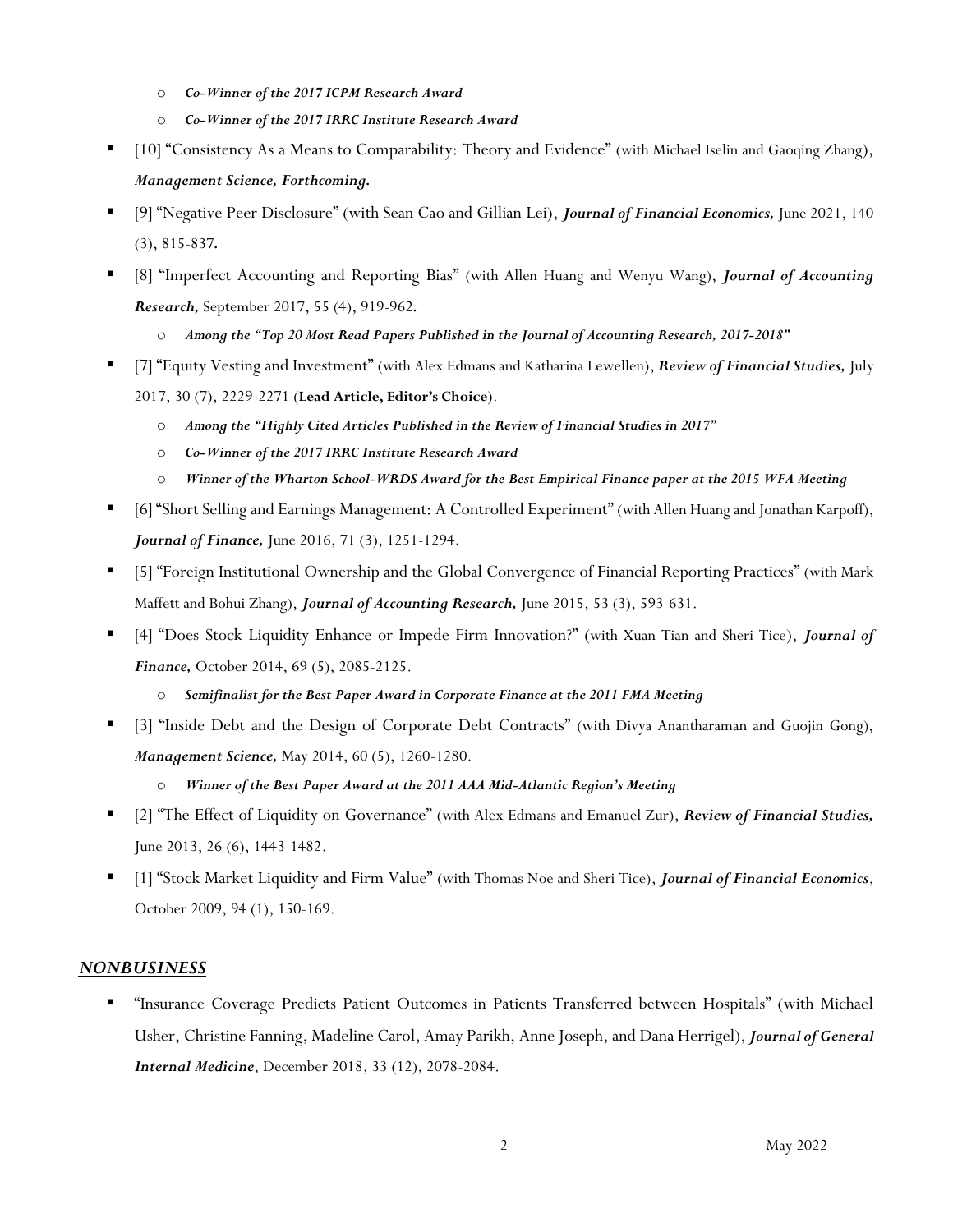## **BOOK CHAPTER**

▪ Executive Debt-like Compensation (with Divya Anantharaman) *Corporate Governance: Recent Developments and New Trends:* Chapter II.2, Sabri Boubaker, Bang Dang Nguyen, and Duc Khuong Nguyen (eds.), Springer Press, 2012, 139-157.

## **WORKING PAPERS**

- "Accounting for Cryptocurrencies" (with Chelsea Anderson, Robbie Moon, and Jonathan Shipman)
- "Fractional Trading" (with Zhi Da and Wenwei Lin), *Invited by the RFS under GSU-RFS Conference dual submission*
- "Everlasting Fraud" (with Nan Li, Wenyu Wang, and Gaoqing Zhang)
- "Corporate Advertising, Trading, and Volatility" (with Josh Madsen and Xinyuan), *JFQA, Reject & Resubmit*
- "The Signaling Role of Seemingly Myopic Investment Behavior" (with Cyrus Aghamolla and Renhui Fu)
- "Gender Disparity in the US Mutual Fund Industry: US and China" (with Kevin Sun, Jian Xue, and Gaoqing Zhang)

#### **CONFERENCE PRESENTATIONS (including scheduled & invited; \* indicates presentation by co-author)**

- "Fractional Trading"
	- o 2022 CICF\*; 2022 FIRS Conference\*; 2022 Financial Markets and Corporate Governance Conference\*; 2022 CETAFE\*
- "Everlasting Fraud"
	- o 2022 CICF\*; 2022 SEC CFMR; 2022 MFA Meeting\*; 2022 FARS Midyear Conference\*; 2021 HKUST Accounting Symposium\*; 2021 Columbia Burton Accounting Conference
- "Gender Disparity in the Mutual Fund Industry: US and China"
	- o 2019 Chicago/UNC GIA Conference
- "Negative Peer Disclosure"
	- o 2020 University of Connecticut Finance Conference; 2020 Midwest Finance Association (MFA) Meeting; 2020 ASSA Meeting: CAFR Research Workshop – Fintech; 2020 FARS Midyear Conference\*; 2019 Conference on Intelligent Information Retrieval in Accounting and Finance\*; The SEC, Division of Economic and Risk Analysis; 2019 University of Virginia (Darden) Mini Accounting Conference; 2019 Stanford Accounting Summer Camp
- "Noise Trading: An Ad-based Measure" previously titled "Trade with Ads"
	- o 2020 GSU/RFS Fintech Conference; 2020 FARS Midyear Conference\*; 2019 China International Conference in Finance (CICF)\*; 2019 Financial Intermediation Research Society Conference\* (FIRS); 2019 USC Conference on Emerging Technologies in Accounting and Financial Economics (CETAFE)\*; 2018 BYU Accounting Symposium\*
- "The Bright Side of Earnings Management"
	- o 2018 Accounting Conference in Central University of Finance and Economics\*
- "The Long-Term Consequences of Short-Term Incentives"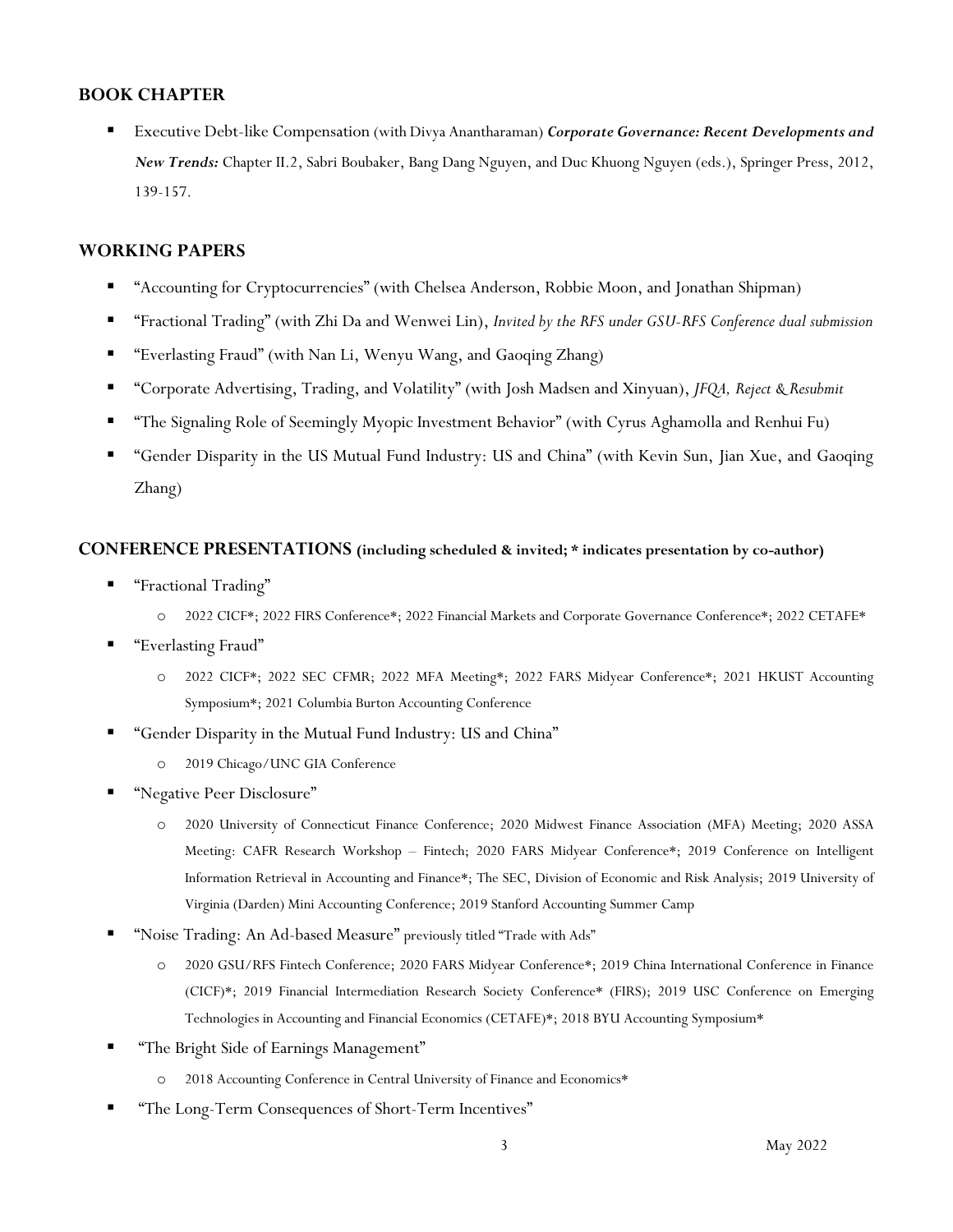- o 2019 IESE/ECGI Corporate Governance Conference\*; 2019 City U of Hong Kong International Finance Conference\*; 2019 dbAccess Global Quant Conference\*; 2019 American Finance Association Meeting\*; 2018 Tsinghua PBCSF Finance Summer Camp\*; 2018 LBS Accounting Symposium; 2018 Toulouse Business School Corporate Governance Conference\*; 2018 MIT/Asia Conference in Accounting\*; 2018 European Finance Association Annual Meeting\*; 2018 Penn State Accounting Conference; 2018 Executive Compensation Conference in Rotterdam\*; 2018 Financial Intermediation Research Society Conference\*; 2017 Stanford Theory and Inference in Capital Market Research Conference\*; 2017 UNC/Duke Fall Camp
- "Consistency As a Means to Comparability: Theory and Evidence" previously titled "Financial Statement Comparability: Theory and Evidence"
	- o 2018 FARS Midyear Conference\*; 2017 Yale School of Management Fall Accounting Research Conference; 2017 Indiana U - Hoosier Accounting Research Conference; 2017 U Penn-Wharton Spring Accounting Conference; 2017 Minnesota Empirical Accounting Research Conference\*
- "Imperfect Accounting and Reporting Bias" previously titled "Do Accounting Errors Breed Fraud?"
	- o 2016 MIT/Asia Conference in Accounting\*; 2016 FARS Midyear Conference\*; 2015 Singapore Management University Accounting Symposium\*; 2015 Conference on Investor Protection, Corporate Governance, and Fraud Prevention; 2015 Minnesota Empirical Accounting Research Conference
- "Equity Vesting and Investment" previously titled "Equity Vesting and Managerial Myopia"
	- o 2016 Oxford-LSE conference\*; 2016 Financial Intermediation Research Society Conference\*; 2015 Western Finance Association Meeting; 2014 Penn Law Corporate Roundtable\*; 2014 Bristol Manchester Corporate Finance Conference\*; 2014 University of Washington Summer Finance Conference; 2014 Edinburgh Corporate Finance Conference\* ; 2014 FSU SunTrust Beach Conference\*; 2014 Utah Winter Accounting Conference; 2013 Financial Research Association Conference; 2013 The Swedish Institute for Financial Research's workshop on "CEOs, Boards, and other High Potentials"\*
- "Short Selling and Earnings Management: A Controlled Experiment"
	- o 2015 SEC/Maryland's Conference on Financial Regulation; 2014 MIT/Asia Conference in Accounting\*; 2014 GSU/CEAR Symposium on Corporate Control Mechanisms and Risk; 2014 FARS Midyear Conference; 2013 HKUST Accounting Symposium\*; 2013 Conference on Financial Economics and Accounting; 2013 UC Berkeley Multi-disciplinary Conference on Fraud and Misconduct
- "Foreign Institutional Ownership and the Global Convergence of Financial Reporting Practices"
	- o 2014 MIT/Asia Conference in Accounting; 2012 HKUST Accounting Symposium; 2012 Singapore Management University Accounting Symposium\*
- "Does Stock Liquidity Enhance or Impede Firm Innovation?"
	- o 2011 Western Finance Association Meeting\*; 2011 Third Paris Spring Corporate Finance Conference; 2011 FMA Meeting\*
- "Inside Debt and the Design of Corporate Debt Contracts"
	- o 2012 London Business School Accounting Symposium\*; 2011 Utah Winter Accounting Conference\*; 2011 Fifth Singapore International Conference on Finance; 2011 AAA Annual Meeting\*; 2011 China International Conference in Finance; 2011 Fourth Annual CAPANA Conference; 2011 AAA Mid-Atlantic Region's Meeting\*
- "The Effect of Liquidity on Governance"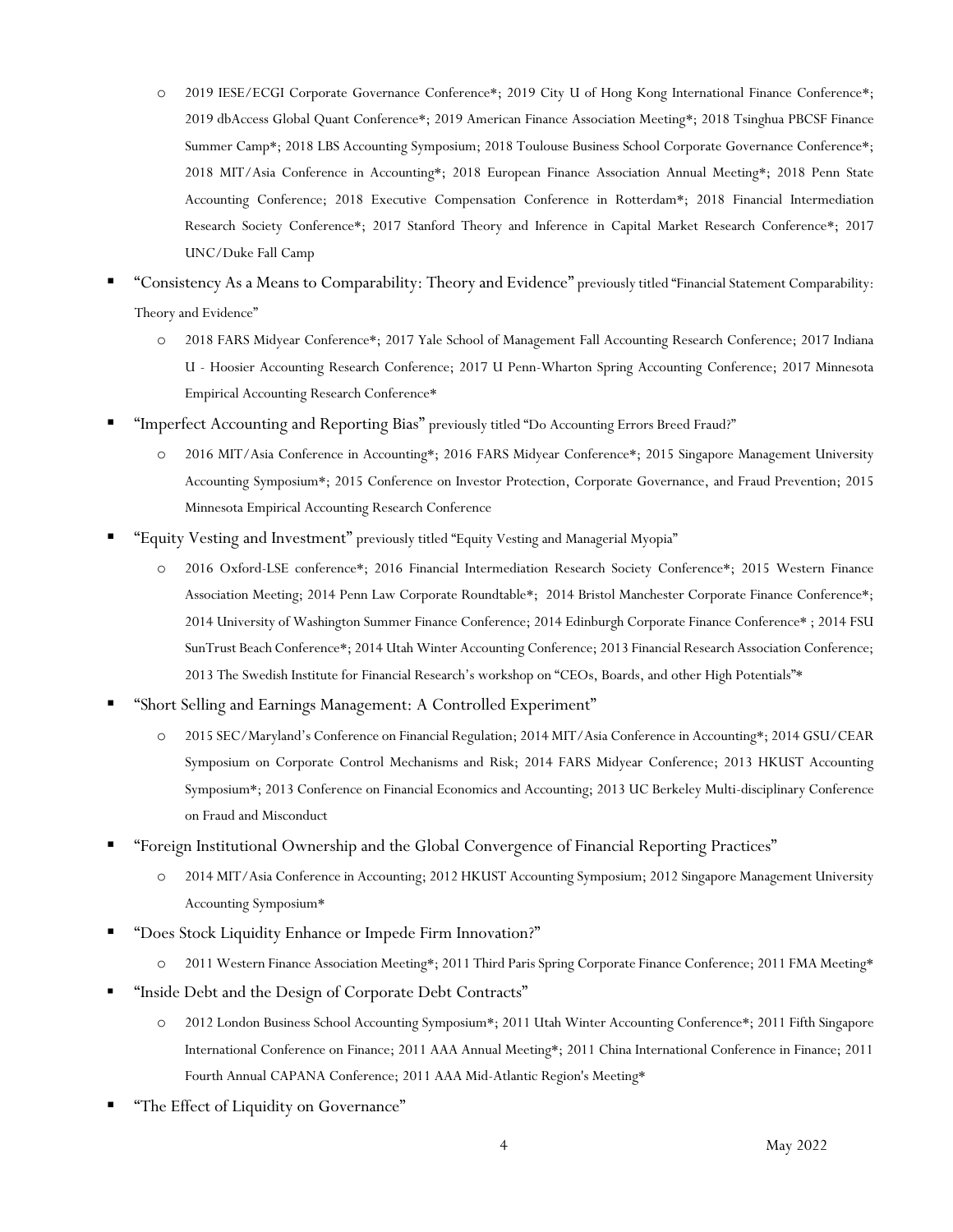- o 2013 Western Finance Association Meeting; 2012 University of Washington Summer Finance Conference\*; 2012 Fourth Paris Spring Corporate Finance Conference\*; 2012 Financial Intermediation Research Society Conference\*; 2011 Conference on Financial Economics and Accounting
- "The Role of Management Forecast Precision in Predicting Management Forecast Error"
	- o 2009 AAA Annual Meeting
- "Stock Market Liquidity and Firm Value"
	- o 2007 FMA Meeting; 2007 AAA Annual Meeting

#### **INVITED WORKSHOPS, CONFERENCE PRESENTATIONS & PUBLIC LECTURES (including**

**scheduled; by accounting departments unless otherwise noted)**

- 2022 University of Notre Dame (Finance); Shanghai Jiao Tong University (Finance); University of Houston; Minnesota Council on Economic Education (MCEE); CUNY- Baruch (Finance); Harvard Business School; Accounting and Economics Society (AES) Webinar; American Association of University Women (AAUW)
- 2021 Massachusetts Institute of Technology; Chinese University of Hong Kong; University of Science and Technology of China; University of Maryland; University of Massachusetts-Lowell; University of Texas-Arlington; Xiamen University; London School of Economics; University of Texas-Dallas (Finance)
- 2020 Tsinghua University
- 2019 The SEC, Division of Economic and Risk Analysis; University of Virginia (Darden) Mini Accounting Conference; Chicago/UNC GIA Conference; Stanford Accounting Summer Camp; University of Minnesota (Applied Econ Summer Workshop Series); University of Minnesota (Supply Chain and Operations)
- 2018 Fordham University (Finance); Shanghai Jiao Tong University; Penn State Accounting Research Conference
- 2017 Yale School of Management Fall Accounting Research Conference; UNC/Duke Fall Camp; University of California at Los Angeles; the Inaugural Indiana University Hoosier Accounting Research Conference; University of Pennsylvania -Wharton Spring Accounting Conference; Analysis Group (Boston); Northwestern University
- 2015 Carnegie Mellon University; Washington University at St. Louis; University of Miami; Southern Methodist University; The SEC, Division of Economic and Risk Analysis; University of Minnesota (Strategic Management & Entrepreneurship); HKUST; Chinese University of Hong Kong
- 2014 University of Toronto; George State University (Finance), Center for the Economic Analysis of Risk (CEAR) – Symposium on Corporate Control Mechanisms and Risk; University of Chicago; Columbia University; New York University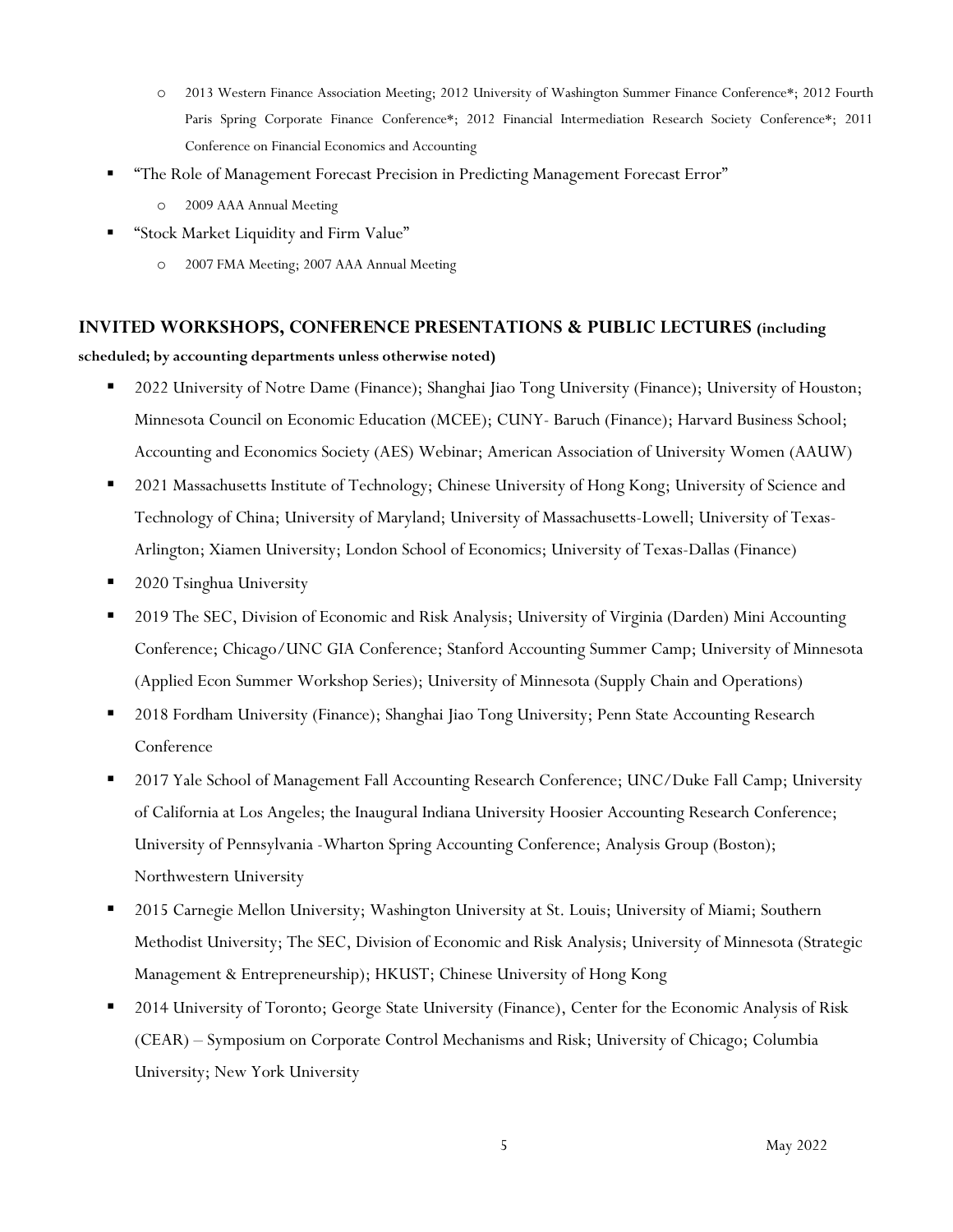- 2013 University of New South Wales (Banking and Finance); University of Sydney (Finance); University of Technology Sydney (Finance)
- 2012 University of Houston; University of Rochester; University of Minnesota; University of Florida; University of Texas-Dallas
- 2011 University of Rhode Island (Finance); The University of Massachusetts Amherst (Finance); The Hong Kong University of Science & Technology (HKUST)
- 2010 CUNY Baruch; Tsinghua University; Peking University
- 2009 Rutgers University; Cornerstone Research
- 2008 City University of New York (CUNY) Queens

# **INVITED CONFERENCE DISCUSSIONS**

- 2020 Singapore Management University SOAR Accounting Symposium
- 2018 Conference on Financial Economics and Accounting
- 2018 University of Minnesota Corporate Finance Conference
- 2015, 2014 MIT/Asia Conference in Accounting
- 2012 Fordham University Liquidity Risk Management Conference
- 2011 China International Conference in Finance
- 2011, 2009 AAA Annual Meeting
- 2009 Conference on Financial Economics and Accounting
- 2007 FMA Annual Meeting

# **OTHER SELECTED CONFERENCE ATTENDED**

■ NBER: Big Data and High-Performance Computing for Financial Economics / Big Data and Securities Markets / Big Data and Long-Term Implications for Financial Markets and Firms; NBER Summer Institute; JAR Conference; Stanford Theory and Inference in Capital Market Research Conference; USC CETAFE Conference; Carnegie Mini Accounting Conference; Stanford Causality Conference; Stanford Accounting Summer Camp; Utah Winter Accounting Conference; Chicago/UNC GIA Conference; NYU Accounting Summer Camp; U of Washington Summer Finance Conference; OSU Corporate Finance Conference

# **SELECTED MEDIA APPERANCES & REFERENCES**

- "Crypto Topics"
	- o [Bloomberg on the SEC's new disclosure rule for crypto exchange operators](https://news.bloombergtax.com/financial-accounting/crypto-accounting-guidance-delivers-mixed-bag-of-hope-questions)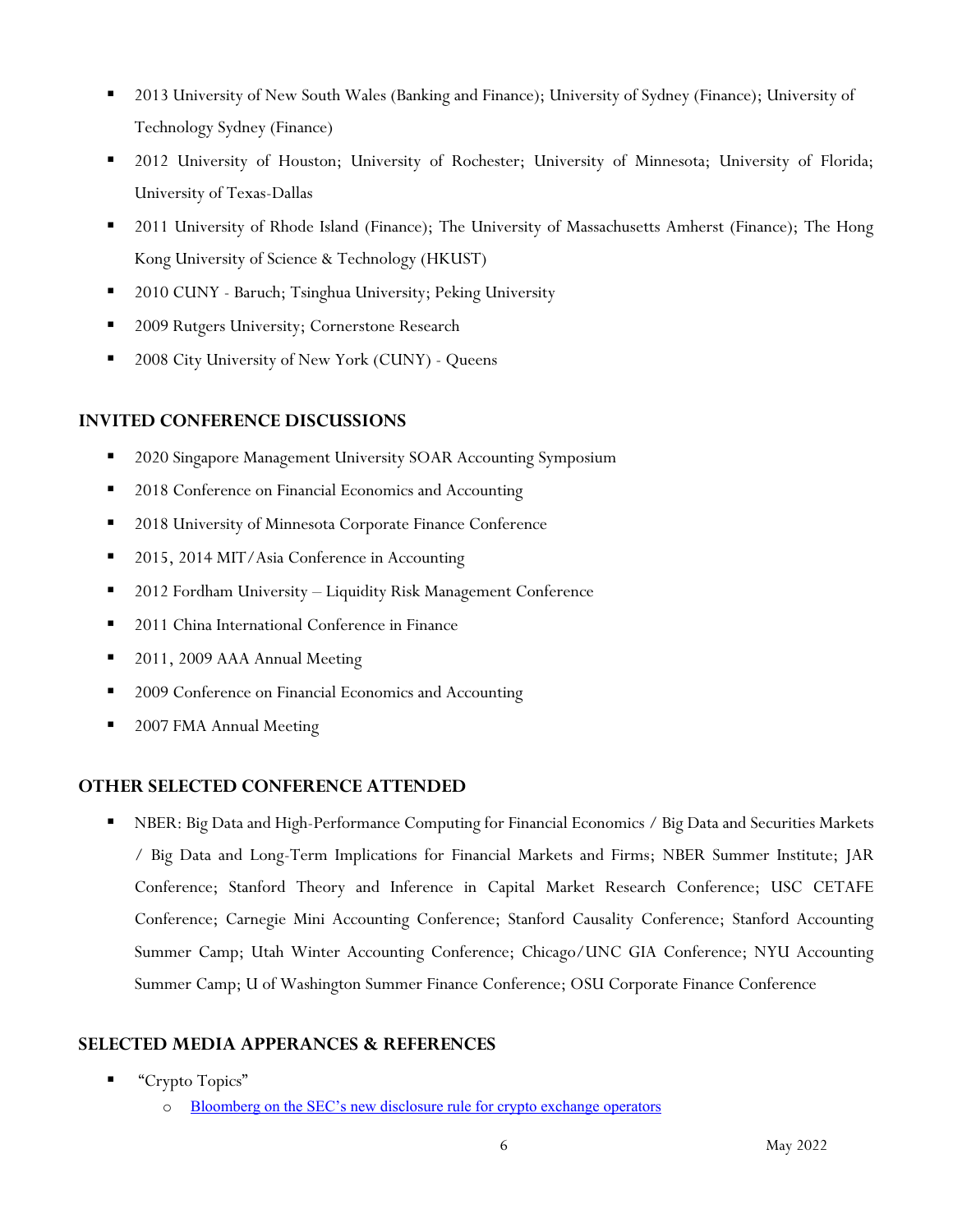- o [KARE 11 \(NBC Minnesota\) on crypto risks and crypto education](https://www.kare11.com/article/news/local/kare11-extras/cryptocurrencys-future-met-fear-excitement/89-536629f2-2212-4ec6-94f0-7b579e8f9684)
- o [CQ Roll Call on Terra/UST's collapse](https://www.msn.com/en-us/news/politics/terra-s-stablecoin-flop-raises-questions-about-regulatory-role/ar-AAXmo5X)
- o [CQ Roll Call on the risk of algorithmic stablecoin](https://rollcall.com/2022/05/03/critics-see-risk-in-algorithmic-stablecoins/)
- o [StarTribune on mining's energy consumption](https://www.startribune.com/crypto-boom-a-boon-for-electricity-providers-but-questionable-for-climate/600169438/)
- o [WCCO Radio \(CBS Minnesota\) on cryptos with Tim Pawlenty](https://omny.fm/shows/cory-hepola/what-is-the-future-of-cryptocurrency)
- o [Wall Street Journal on crypto exchange disclosure rules](https://www.wsj.com/articles/sec-tells-exchanges-to-treat-customer-crypto-holdings-as-liabilities-11648743902?redirect=amp)
- o [Elite Daily on crypto basics](https://www.elitedaily.com/news/cryptocurrency-explained-value-investing-what-to-know)
- o Wall Street Journal on [corporate investing in NFTs](https://www.wsj.com/articles/more-u-s-companies-wade-into-nfts-despite-lack-of-accounting-rules-11647855001)
- o [Investopedia on how to teach your child about cryptocurrency](https://www.investopedia.com/how-to-teach-your-child-about-cryptocurrency-5220573)
- o [Minnesota Public Radio \(MPR\) "Minnesota Now"](https://www.mprnews.org/episode/2022/02/07/the-new-world-of-nfts-nonfungible-tokens-and-why-they-matter)
- o [CFA Society New York's Compound Insights podcast on crypto accounting](https://cfasocietynewyork.libsyn.com/website/what-every-analyst-needs-to-know-about-cybersecurity-accounting)
- o [CQ Roll Call on crypto regulations](https://rollcall.com/2021/12/07/cryptocurrency-outlook-may-depend-on-which-agency-is-supervising/)
- o [Motley Fool on NFT gift guide](https://www.fool.com/the-ascent/cryptocurrency/articles/ultimate-nft-gift-guide/)
- o [Wisconsin Public Radio \(WPR\) "Central Times"](https://www.wpr.org/what-i-dont-understand-how-cryptocurrencies-work)
- o [Bloomberg podcast](https://podcasts.apple.com/us/podcast/cryptos-wild-swings-are-accountants-nightmares/id1247619396?i=1000543778260)
- o [Carlson School Fall 2021 Alumni Magazine](https://carlsonschool.umn.edu/news/beyond-bitcoin)
- o [MinnPost on crypto regulations](https://www.minnpost.com/national/2021/10/why-rep-tom-emmer-wants-congress-to-start-taking-cryptocurrency-seriously/)
- o Bloomberg [on crypto accounting](https://news.bloombergtax.com/financial-accounting/investors-in-the-dark-on-crypto-join-push-for-accounting-rules)
- o [CFA Society New York's Webcast on crypto accounting](http://cfany.gallery.video/fullconference/detail/videos/the-accounting-of-cryptoassets:-understanding-the-financial-reporting-implications-of-a-new-asset-class_/video/6270620388001/the-accounting-of-cryptoassets:-understanding-the-financial-reporting-implications-of-a-new-asset-class?autoStart=true)
- o [Finance & Commerce](https://finance-commerce.com/2021/08/qa-u-of-ms-vivian-fang-on-the-wild-west-of-cryptocurrencies/)
- o [WTIP Radio Station](https://www.wtip.org/cryptocurrencies-what-are-they-and-what-are-they)
- o [Wall Street Journal on Tesla's crypto accounting issues](https://www.wsj.com/articles/tesla-vehicle-deliveries-rise-though-bitcoin-bet-may-dent-earnings-11625230809?mod=hp_lista_pos2&fbclid=IwAR3GzLR1Pvn9TysHoFRYr5gj5JmyovdtawZxp99fPfTVKTc6qnr0kCWg7tk)
- o [StarTribune on NFTs](https://www.startribune.com/what-the-heck-are-non-fungible-tokens-and-why-should-you-care/600045374/)
- o [StarTribune on Bitcoin's political implications](https://m.startribune.com/supporting-cryptocurrency-emmer-carves-a-niche-with-congressional-high-tech-crowd/600035789/?fbclid=IwAR3vKYSTtbGnZbb1xKyYG-Yrh5owhpcKmm8-LCKAOmtP2Ut16cWi5Yk6wO4)
- o [CBS Minnesota on PayPal's crypto services](https://minnesota.cbslocal.com/2021/03/30/how-will-spending-cryptocurrency-online-work/)
- o [CBS Minnesota on Bitcoin investment risk](https://minnesota.cbslocal.com/2021/02/22/us-treasury-secretary-issues-warning-on-bitcoin-over-extreme-price-movements/?fbclid=IwAR3HsUtdz_eHkISr_yY1_OFgS5NgDnbQxCwtFDJigJmCoQfxloIu5pW8XmI)
- "Negative Peer Disclosure"
	- o [Discovery at Carlson](https://carlsonschool.umn.edu/news/risks-and-rewards-negative-peer-disclosures)
- "The Long-Term Consequences of Short-Term Incentives"
	- o [Discovery at Carlson](https://carlsonschool.umn.edu/news/vested-interest)
	- o [CNBC;](https://www.cnbc.com/video/2018/06/19/sec-commissioner-why-we-need-to-re-examine-share-buyback-rules.html) [Harvard Law School Forum;](https://corpgov.law.harvard.edu/2017/10/04/the-long-term-consequences-of-short-term-incentives/) [VoxEU](http://voxeu.org/article/long-term-consequences-short-term-incentives)
- "Equity Vesting and Investment"
	- o [Financial Times;](https://www.ft.com/content/ea1bb998-b884-11e6-ba85-95d1533d9a62) [Economist;](http://www.economist.com/news/finance-and-economics/21595985-when-bosses-take-short-view-law-unintended-consequences) [Forbes;](http://www.forbes.com/sites/stevedenning/2014/12/24/reward-directors-poor-performance-with-a-hefty-raise/) [Financial Times;](http://www.ft.com/intl/cms/s/0/7399a1de-3516-11e4-aa47-00144feabdc0.html) [Washington Post](http://www.washingtonpost.com/blogs/on-leadership/wp/2014/02/11/how-stock-options-lead-ceos-to-put-their-own-interests-first/)
	- o [World Economic Forum;](https://forumblog.org/2014/11/how-should-ceos-be-paid/) [Yahoo;](http://finance.yahoo.com/news/wrds-best-paper-award-research-143500595.html) [Bloomberg;](http://www.bloomberg.com/research/markets/news/article.asp?docKey=600-201601110935BIZWIRE_USPRX____BW5030-1) [CNBC](http://www.cnbc.com/2016/01/11/business-wire-wrds-best-paper-award-for-research-that-examines-ceo-compensation-structure-a-short-term-contracts-induce-ceos-to-cut.html)
	- o [Harvard Law School Forum;](http://blogs.law.harvard.edu/corpgov/2013/10/09/equity-vesting-and-managerial-myopia/) [VoxEU;](http://voxeu.org/article/getting-companies-invest-long-term) [Harvard Business Review;](https://hbr.org/2016/07/stop-making-ceo-pay-a-political-issue) [Carlson;](http://carlsonschool.umn.edu/news/assistant-professor-vivian-fang-wins-wharton-school-wrds-award) [Knowledge @ Wharton;](http://knowledge.wharton.upenn.edu/article/managerial-myopia-ceos-pump-earnings-gain/) [Tuck](http://www.tuck.dartmouth.edu/newsroom/articles/do-managers-cut-investment-when-they-plan-to-sell-stock)  [Newsroom](http://www.tuck.dartmouth.edu/newsroom/articles/do-managers-cut-investment-when-they-plan-to-sell-stock)
- "Short Selling and Earnings Management: A Controlled Experiment"
	- o [CFA Digest](http://www.cfapubs.org/doi/abs/10.2469/dig.v46.n11.4)
	- o Discovery at Carlson
- "Foreign Institutional Ownership and the Global Convergence of Financial Reporting Practices"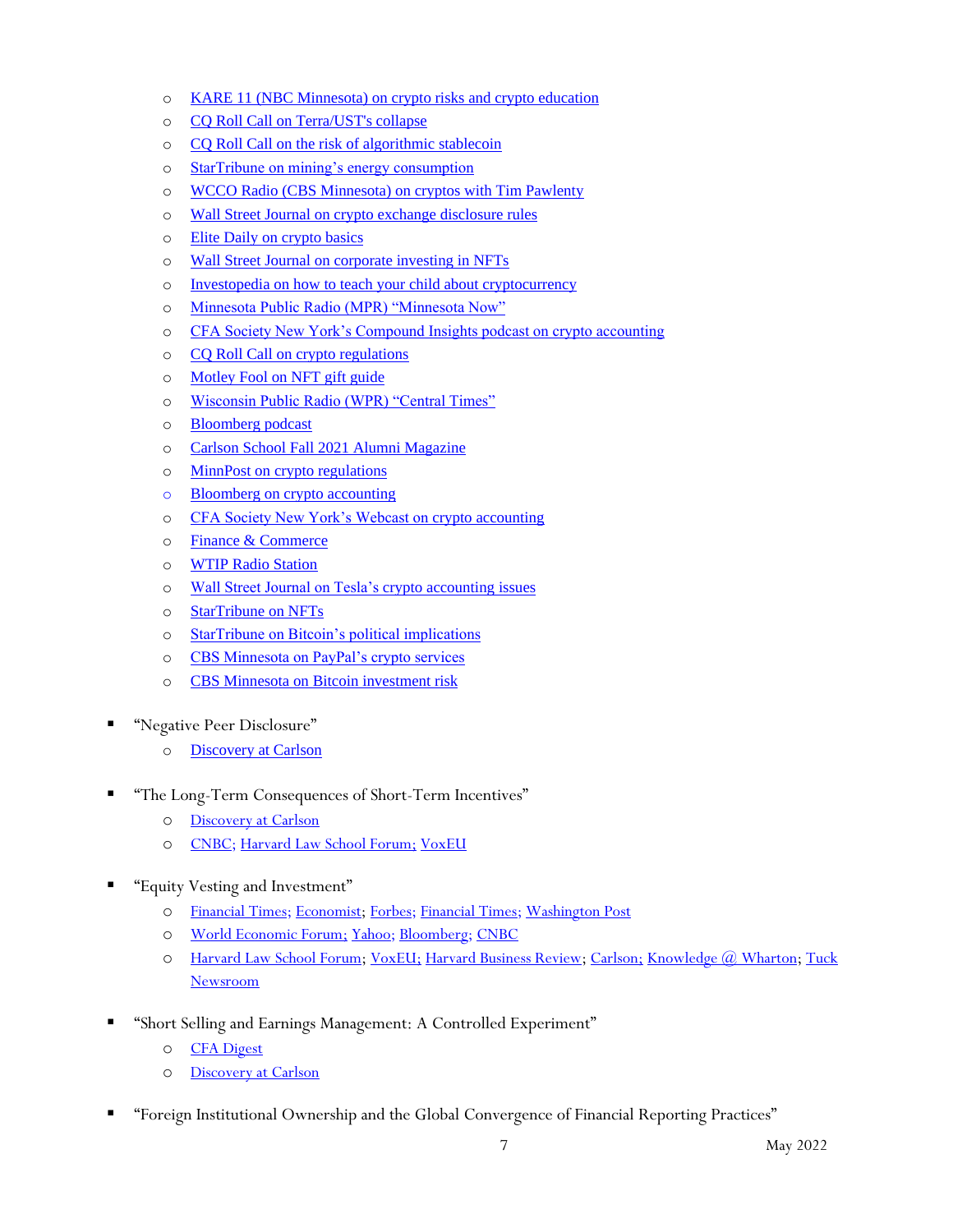- o [Harvard Law School Forum](http://corpgov.law.harvard.edu/2015/06/09/foreign-institutional-ownership-and-the-global-convergence-of-financial-reporting/)
- "The Effect of Liquidity on Governance"
	- o [VoxEU;](http://www.voxeu.org/article/stock-market-turnover-and-corporate-governance) Discovery at Carlson
	- o [Harvard Law School Forum;](http://blogs.law.harvard.edu/corpgov/2011/08/26/the-effect-of-liquidity-on-governance/) [Oxford University OUPblog;](http://blog.oup.com/2013/04/is-stock-market-trading-good-for-society/) [Knowledge @ Wharton](http://knowledge.wharton.upenn.edu/article.cfm?articleid=2846)
- "Inside Debt and the Design of Corporate Debt Contracts"
	- o [Wall Street Journal](http://online.wsj.com/article/SB10001424052970203462304577138691466777460.html)
	- o [Harvard Law School Forum](http://blogs.law.harvard.edu/corpgov/2011/01/05/inside-debt-and-the-design-of-corporate-contract/)

# **HONORS AND AWARDS**

- 2022 "Excellence in Referring" for Journal of Accounting Research
- 2021 Carlson School Outstanding Research Award
- 2020 Outstanding Reviewer Award for the Accounting Review
- 2017 ICPM Research Award
- 2017 IRRC Institute Research Award
- 2016, 2015, 2013 Award for Exemplary Research, University of Minnesota
- 2015 WFA Meeting's Wharton School-WRDS Award for the Best Empirical Finance Paper
- 2013 Dean's Small Grants, University of Minnesota
- 2011 Rutgers Technology Management Research Center Faculty Research Award
- 2011 Rutgers Research Resources Committee (RRC) Summer Research Award
- 2011 AAA Mid-Atlantic Region's Meeting Best Paper Award
- 2011 FMA Meeting's Semifinalist for Best Paper Award in Corporate Finance
- 2011 AAA/Deloitte Foundation Trueblood Seminar for Professors Fellow
- 2009 AAA New Faculty Consortium Fellow
- 2008 American Accounting Association (AAA) Doctoral Consortium Fellow
- 2007 Financial Management Association (FMA) Doctoral Consortium Fellow
- 2003~2007 Morton A. Aldrich Fellowship (Tulane University)
- 2006 Deloitte & Touche USA Student Professional Development Award

# **TEACHING EXPERIENCE**

**University of Minnesota** 

ACCT 8823 (Capital Markets Research) – PhD seminar FINA 5920/5125 (Cryptocurrency, Blockchain, and Their Business Applications) – MBA elective *Teaching evaluation: 5.8/6.0*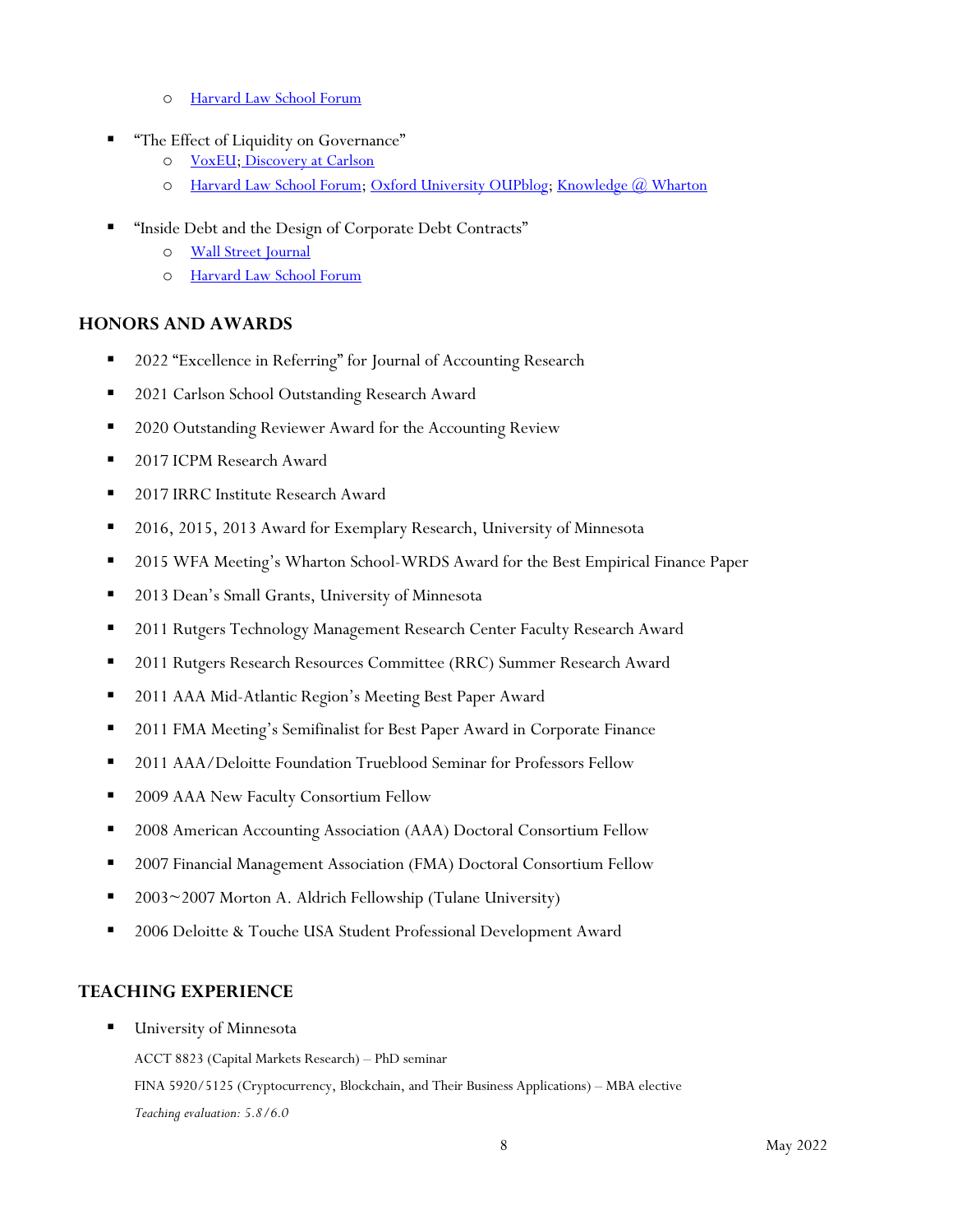ACCT 5102 (Intermediate Accounting II) – Core course offered to juniors, seniors, and master of accounting students *Teaching evaluation: 5.7/6.0*

ACCT 2050 (Introduction to Financial Reporting) – Core course offered to sophomores *Teaching evaluation: 5.6/6.0*, *averaged across 11 sections* (class size: 90-120 each section)

Rutgers Business School

ACCN423 (Accounting for Business Combinations, or Advanced Accounting) – Core course offered to seniors and master's *Teaching evaluation: 4.7/5.0*, *averaged across 12 sections* (class size: 60 each section)

Tulane University

ACCN413 (Financial Statement Analysis) – Core course offered to seniors *Teaching evaluation: 6.0/7.0, averaged across 2 sections* (class size: 40 each section)

#### **SERVICE**

- Various Promotion & Tenure Committees
- Scientific Committee Member for the Accounting and Economics Society (AES) Annual Conference, 2020
- Financial Accounting & Reporting Section (FARS) Doctoral Consortium Panelist, 2020
- Faculty Recruiting Committee Chair, Accounting Department, University of Minnesota, 2018-present
- Organizing Committee Member, Empirical Accounting Conference, University of Minnesota, 2015-2018
- Research Workshop Organizer, Accounting Department, University of Minnesota, Fall 2013-Spring 2014
- Research Workshop Organizer, Rutgers University Accounting Research Forum, Fall 2009
- Ad hoc Reviewer for
	- o Accounting journals: *The Accounting Review, Journal of Accounting Research, Journal of Accounting & Economics, Review of Accounting Studies, Contemporary Accounting Research, European Accounting Review*
	- o Finance journals: *Journal of Finance, Journal of Financial Economics, Review of Financial Studies, Journal of Financial and Quantitative Analysis, Review of Finance, Financial Management, Journal of Financial Markets, Journal of Corporate Finance, Journal of Banking and Finance, Journal of Empirical Finance, European Financial Management*
	- o Other journals: *Management Science (Accounting; Finance; Information System), Journal of Economics & Management Strategy, Journal of Business Finance & Accounting, Journal of Accounting, Auditing & Finance, Review of Quantitative Finance and Accounting, Emerging Markets Finance and Trade, Economic Letters*
	- o Conferences and grants: *AES Conference*; *CFEA Conference, CETAFE Conference, MIT/Asia Conferences in Accounting, FARS Midyear Meetings, AAA Annual Meetings, CAPANA Conferences, Hong Kong Research Grants Council*
- Doctoral Advising